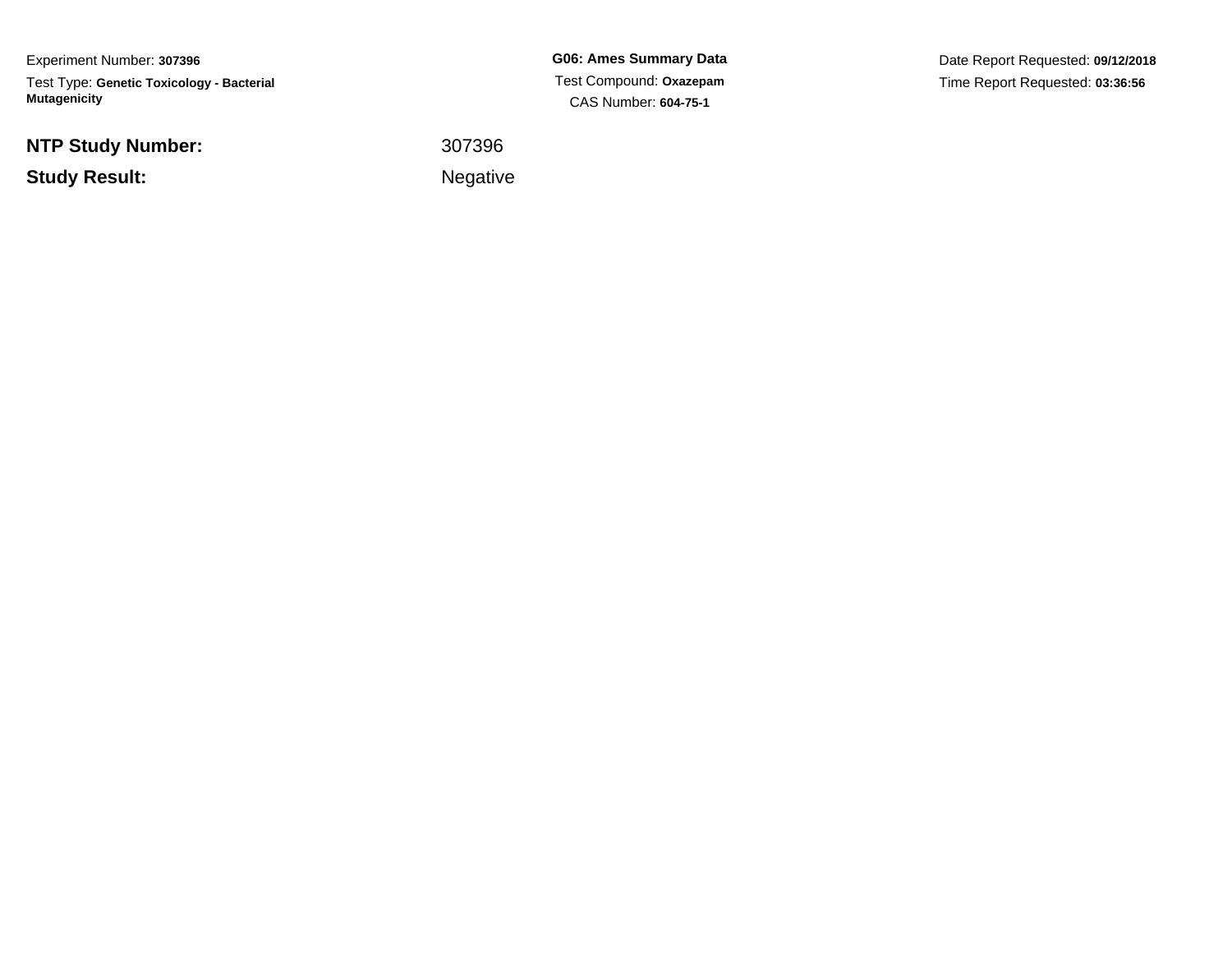Test Type: **Genetic Toxicology - Bacterial Mutagenicity**

**G06: Ames Summary Data** Test Compound: **Oxazepam**CAS Number: **604-75-1**

|                               |                            |                   | Strain: TA100          |                        |                     |
|-------------------------------|----------------------------|-------------------|------------------------|------------------------|---------------------|
| Dose (ug/Plate)               | <b>Without S9</b>          | <b>Without S9</b> | <b>With 10% Rat S9</b> | <b>With 30% Rat S9</b> | With 10% Hamster S9 |
| Vehicle Control <sup>1</sup>  | $110 \pm 4.9$              | $159 \pm 8.0$     | $161 \pm 10.0$         | $149 \pm 2.5$          | $146 \pm 1.9$       |
| 3.0                           |                            | $118 \pm 4.6$     |                        |                        |                     |
| 10.0                          | $123 \pm 6.6$              | $128 \pm 5.5$     | $160 \pm 9.0$          |                        | $144 \pm 2.3$       |
| 33.0                          | $119 \pm 5.4$              | $137 \pm 14.0$    | $157 \pm 8.9$          | $137 \pm 7.4$          | $159 \pm 17.2$      |
| 100.0                         | $118 \pm 6.6$              | $139 \pm 8.9$     | $156 \pm 8.9$          | $127 \pm 1.2$          | $137 \pm 15.4$      |
| 333.0                         | $119 \pm 8.7$              | $115 \pm 9.7$     | $133 \pm 7.0$          | $134 \pm 4.8$          | $141 \pm 2.9$       |
| 666.0                         | $40 \pm 11.7$ <sup>s</sup> |                   |                        |                        |                     |
| 1000.0                        |                            |                   | $126 \pm 2.5$          | $134 \pm 4.1$          | $102 \pm 5.8$       |
| 1666.0                        |                            |                   |                        | $135 \pm 13.2$         |                     |
| <b>Trial Summary</b>          | Negative                   | Negative          | Negative               | Negative               | Negative            |
| Positive Control <sup>2</sup> |                            |                   |                        |                        | $445 \pm 11.7$      |
| Positive Control <sup>3</sup> |                            |                   | $599 \pm 23.1$         |                        |                     |
| Positive Control <sup>4</sup> | $429 \pm 7.8$              | $316 \pm 3.5$     |                        |                        |                     |
| Positive Control <sup>5</sup> |                            |                   |                        | $244 \pm 6.7$          |                     |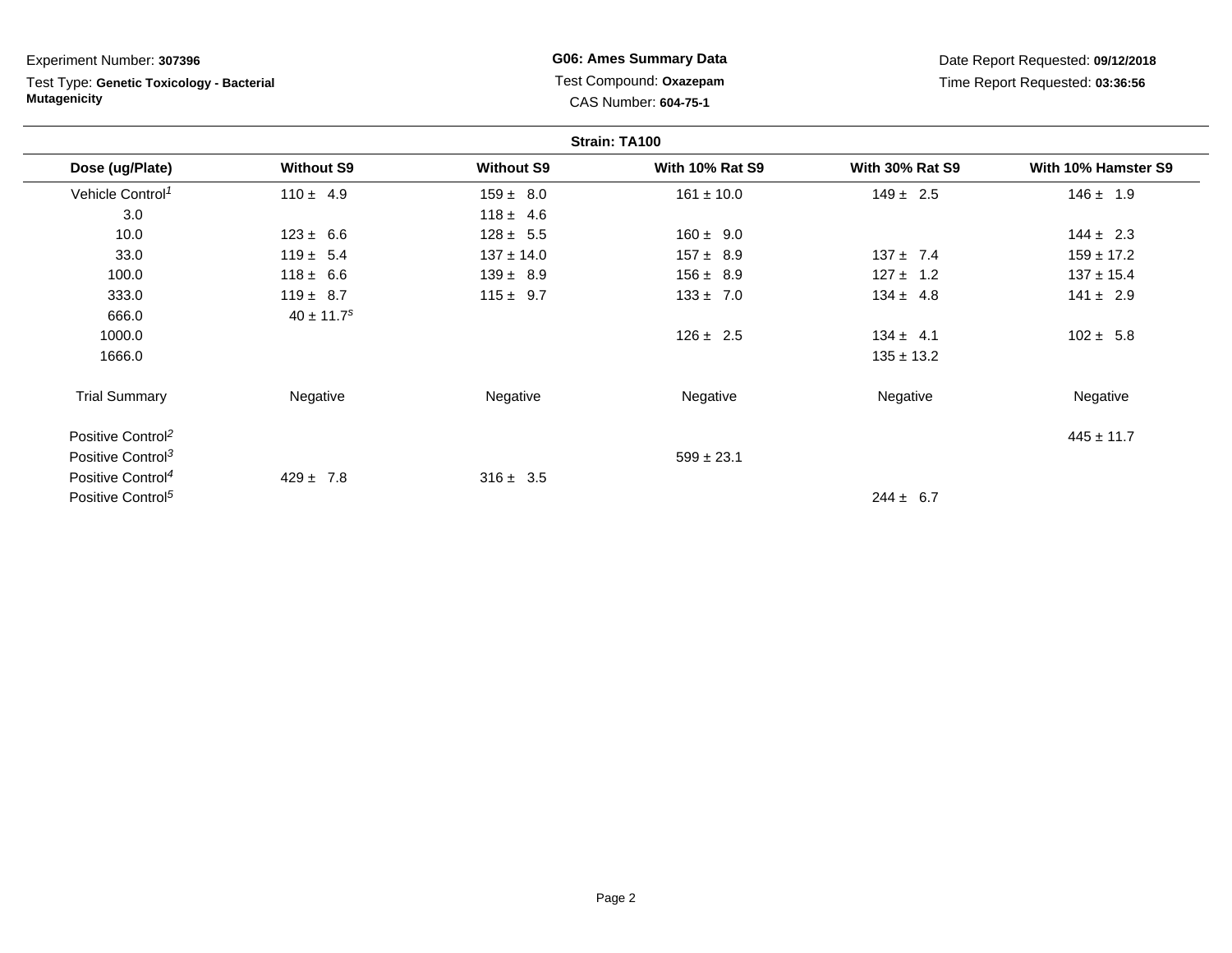Test Type: **Genetic Toxicology - Bacterial Mutagenicity**

| Dose (ug/Plate)               | With 30% Hamster S9 |
|-------------------------------|---------------------|
| Vehicle Control <sup>1</sup>  | $145 \pm 8.1$       |
| 3.0                           |                     |
| 10.0                          |                     |
| 33.0                          | $145 \pm 9.1$       |
| 100.0                         | $146 \pm 2.1$       |
| 333.0                         | $113 \pm 8.7$       |
| 666.0                         |                     |
| 1000.0                        | $93 \pm 2.8$        |
| 1666.0                        | $100 \pm 14.9$      |
| <b>Trial Summary</b>          | Negative            |
| Positive Control <sup>2</sup> |                     |
| Positive Control <sup>3</sup> | $462 \pm 31.2$      |
| Positive Control <sup>4</sup> |                     |
| Positive Control <sup>5</sup> |                     |
|                               |                     |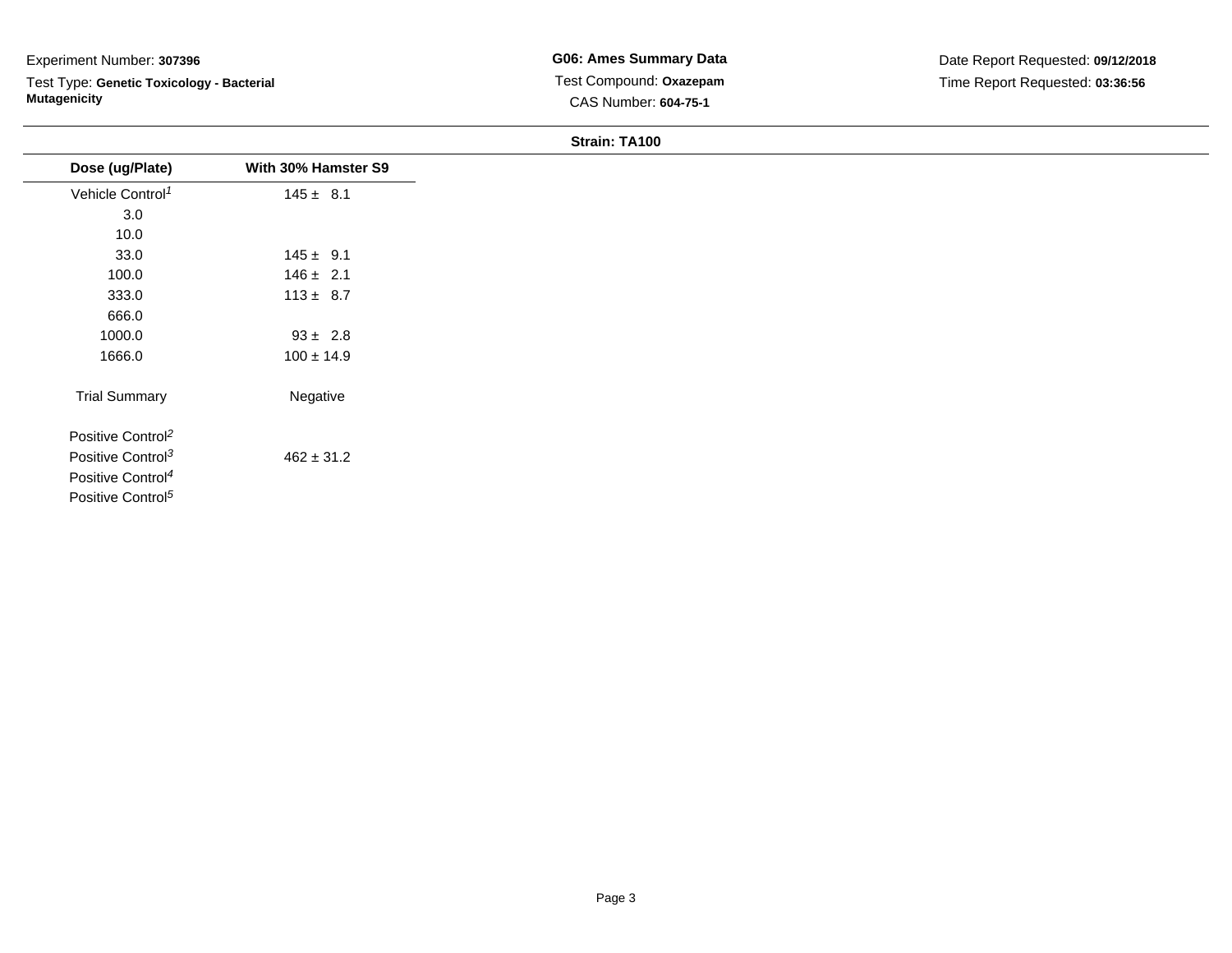Test Type: **Genetic Toxicology - Bacterial Mutagenicity**

**G06: Ames Summary Data** Test Compound: **Oxazepam**CAS Number: **604-75-1**

|                               |                   |                   | Strain: TA1535         |                        |                     |
|-------------------------------|-------------------|-------------------|------------------------|------------------------|---------------------|
| Dose (ug/Plate)               | <b>Without S9</b> | <b>Without S9</b> | <b>With 10% Rat S9</b> | <b>With 30% Rat S9</b> | With 10% Hamster S9 |
| Vehicle Control <sup>1</sup>  | $19 \pm 2.5$      | $20 \pm 1.5$      | $12 \pm 1.7$           | $14 \pm 2.1$           | $8 \pm 0.9$         |
| 3.0                           |                   | $20 \pm 2.3$      |                        |                        |                     |
| 10.0                          | $17 \pm 1.0$      | $19 \pm 1.5$      |                        |                        |                     |
| 33.0                          | $17 \pm 4.8$      | $19 \pm 2.9$      | $10 \pm 2.0$           | $14 \pm 0.3$           | $8 \pm 3.0$         |
| 100.0                         | $16 \pm 1.9$      | $15 \pm 4.2$      | $11 \pm 1.5$           | $15 \pm 1.5$           | $11 \pm 2.0$        |
| 333.0                         | $14 \pm 2.2$      | $18 \pm 2.0$      | $11 \pm 0.6$           | $15 \pm 1.9$           | $8 \pm 1.0$         |
| 666.0                         | $6 \pm 0.6^s$     |                   |                        |                        |                     |
| 1000.0                        |                   |                   | $9 \pm 0.7$            | $12 \pm 2.7$           | $9 \pm 1.3$         |
| 1666.0                        |                   |                   | $7 \pm 1.5^p$          |                        | $8 \pm 1.2^p$       |
| 3333.0                        |                   |                   |                        | $9 \pm 0.6^p$          |                     |
| <b>Trial Summary</b>          | Negative          | Negative          | Negative               | Negative               | Negative            |
| Positive Control <sup>3</sup> |                   |                   |                        |                        | $180 \pm 18.4$      |
| Positive Control <sup>4</sup> | $506 \pm 24.1$    | $332 \pm 10.2$    |                        |                        |                     |
| Positive Control <sup>5</sup> |                   |                   | $214 \pm 27.7$         |                        |                     |
| Positive Control <sup>6</sup> |                   |                   |                        | $206 \pm 4.7$          |                     |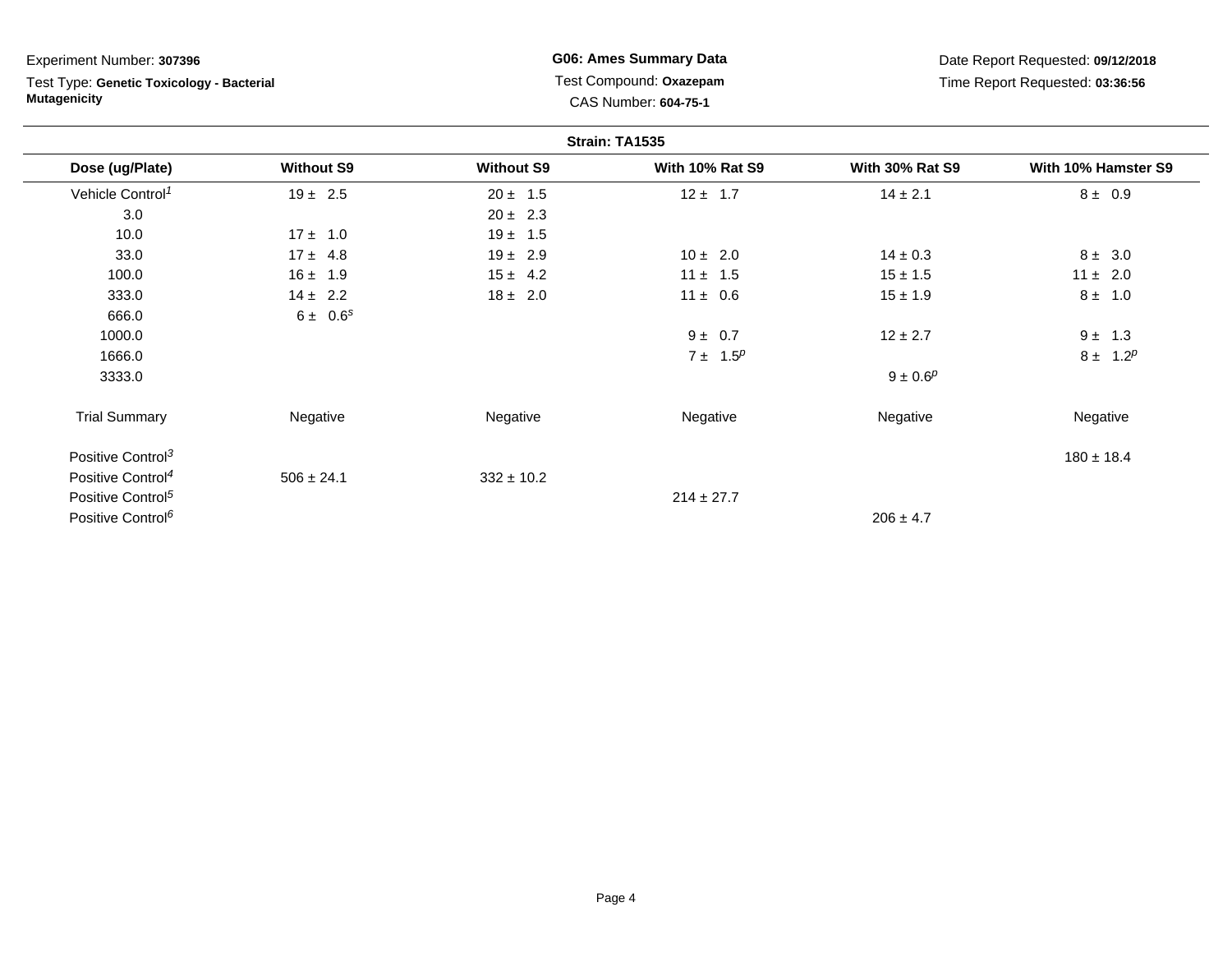Test Type: **Genetic Toxicology - Bacterial Mutagenicity**

**G06: Ames Summary Data** Test Compound: **Oxazepam**CAS Number: **604-75-1**

| Dose (ug/Plate)               | With 30% Hamster S9 |
|-------------------------------|---------------------|
| Vehicle Control <sup>1</sup>  | $12 \pm 2.9$        |
| $3.0\,$                       |                     |
| 10.0                          |                     |
| 33.0                          | $10 \pm 2.0$        |
| 100.0                         | $11 \pm 3.4$        |
| 333.0                         | $9 \pm 2.5$         |
| 666.0                         |                     |
| 1000.0                        | $8 \pm 0.3$         |
| 1666.0                        |                     |
| 3333.0                        | $5 \pm 0.7^p$       |
| <b>Trial Summary</b>          | Negative            |
| Positive Control <sup>3</sup> |                     |
| Positive Control <sup>4</sup> |                     |
| Positive Control <sup>5</sup> | $340 \pm 22.8$      |
| Positive Control <sup>6</sup> |                     |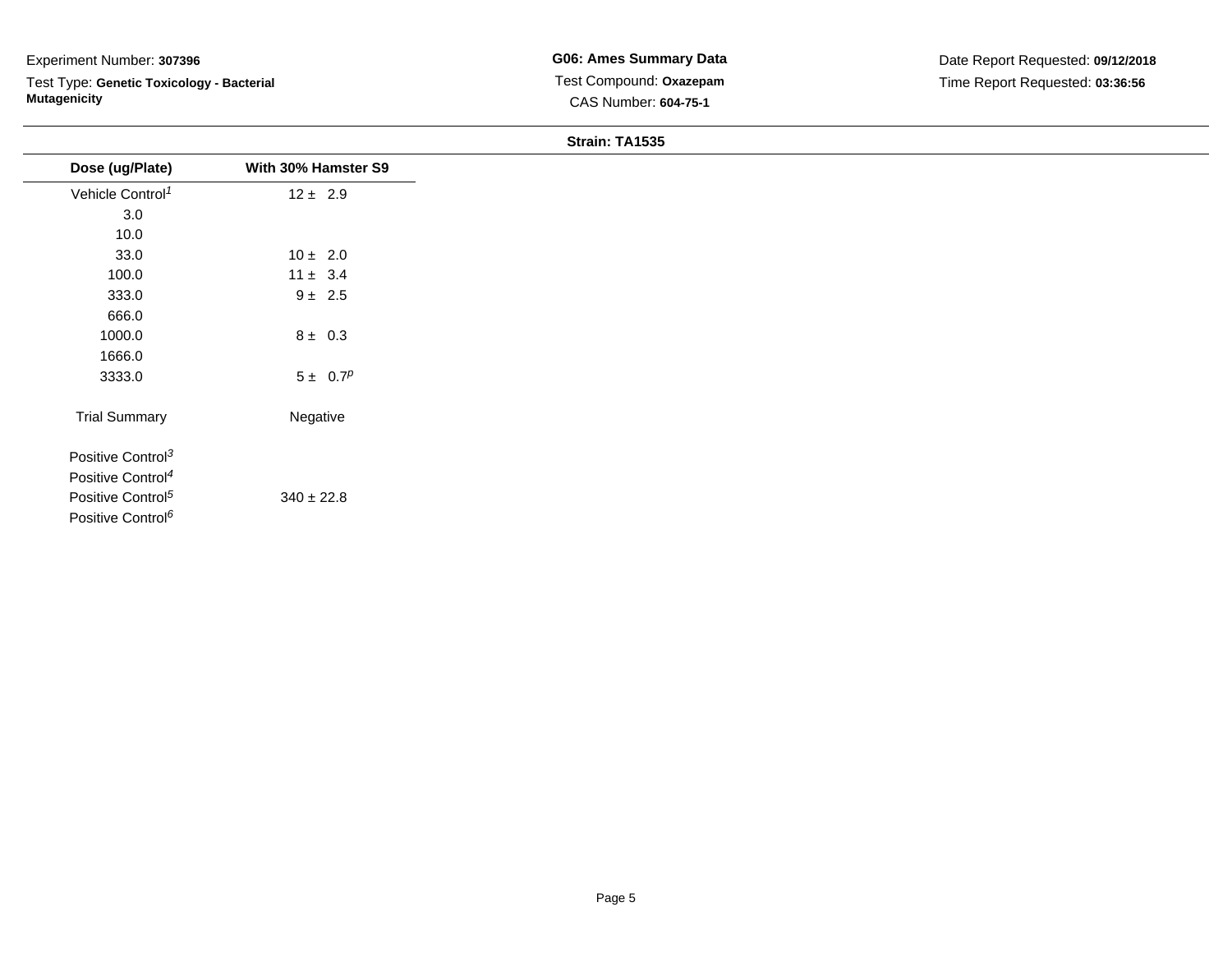Test Type: **Genetic Toxicology - Bacterial Mutagenicity**

**G06: Ames Summary Data** Test Compound: **Oxazepam**CAS Number: **604-75-1**

|                               |                   |                   | <b>Strain: TA97</b>    |                        |                     |
|-------------------------------|-------------------|-------------------|------------------------|------------------------|---------------------|
| Dose (ug/Plate)               | <b>Without S9</b> | <b>Without S9</b> | <b>With 10% Rat S9</b> | <b>With 30% Rat S9</b> | With 10% Hamster S9 |
| Vehicle Control <sup>1</sup>  | $166 \pm 2.0$     | $184 \pm 6.1$     | $206 \pm 1.5$          | $209 \pm 6.1$          | $179 \pm 3.0$       |
| 3.0                           |                   | $193 \pm 7.4$     |                        |                        |                     |
| 10.0                          | $144 \pm 8.4$     | $182 \pm 2.6$     | $204 \pm 4.2$          |                        | $163 \pm 8.2$       |
| 33.0                          | $142 \pm 8.6$     | $180 \pm 10.5$    | $203 \pm 0.9$          | $191 \pm 9.1$          | $163 \pm 5.0$       |
| 100.0                         | $140 \pm 9.4$     | $160 \pm 7.3$     | $200 \pm 3.1$          | $150 \pm 6.2$          | $167 \pm 9.0$       |
| 333.0                         | $144 \pm 10.7$    | $148 \pm 12.7$    | $198 \pm 3.0$          | $162 \pm 17.4$         | $175 \pm 11.0$      |
| 666.0                         | $78 \pm 5.8^s$    |                   |                        |                        |                     |
| 1000.0                        |                   |                   | $168 \pm 5.8$          | $184 \pm 16.8$         | $172 \pm 17.3$      |
| 3333.0                        |                   |                   |                        | $139 \pm 11.2^x$       |                     |
| <b>Trial Summary</b>          | Negative          | Negative          | Negative               | Negative               | Negative            |
| Positive Control <sup>2</sup> |                   |                   |                        |                        | $463 \pm 15.8$      |
| Positive Control <sup>3</sup> |                   |                   | $449 \pm 10.1$         |                        |                     |
| Positive Control <sup>5</sup> |                   |                   |                        | $454 \pm 25.6$         |                     |
| Positive Control <sup>7</sup> | $415 \pm 11.2$    | $403 \pm 11.1$    |                        |                        |                     |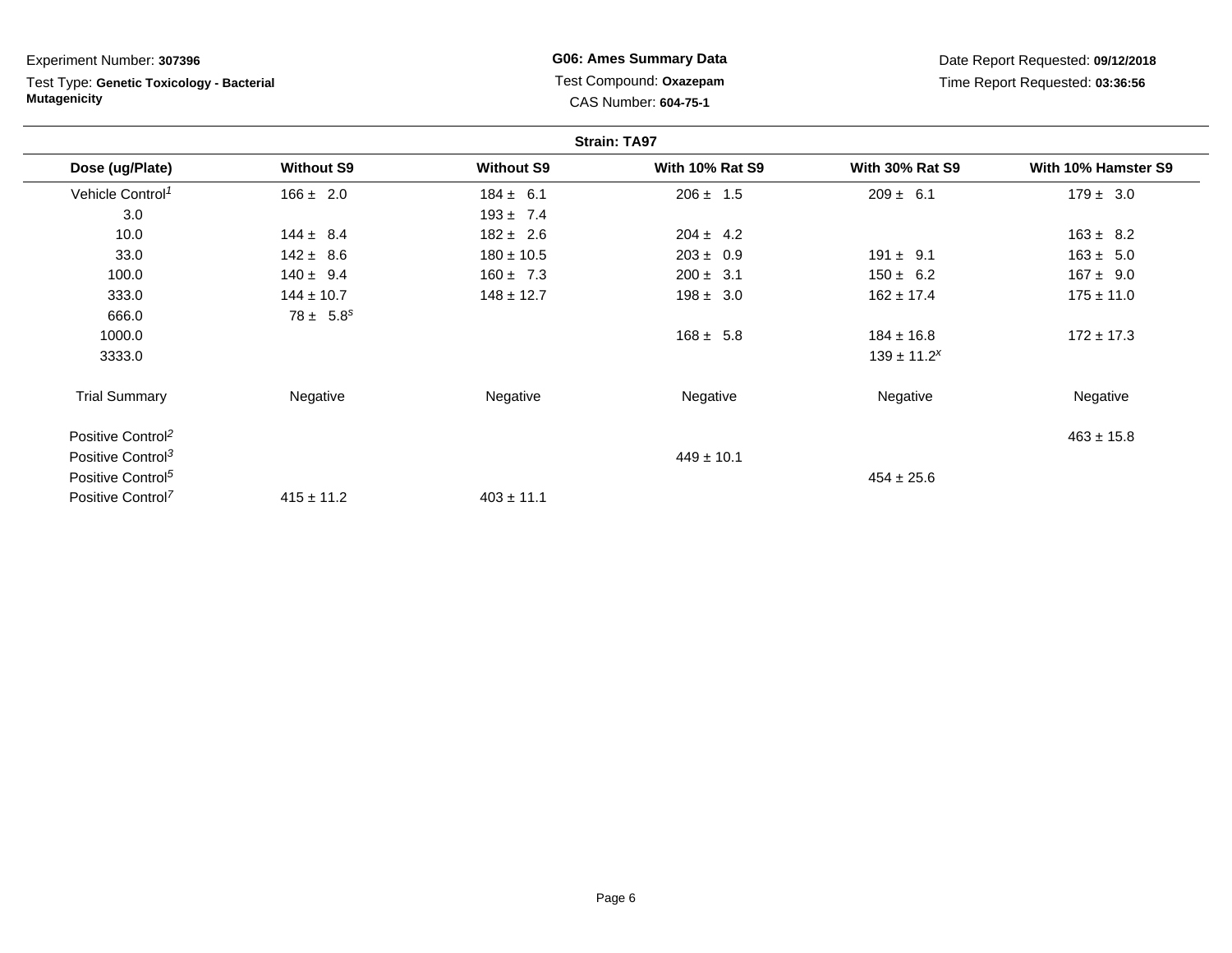Test Type: **Genetic Toxicology - Bacterial Mutagenicity**

**G06: Ames Summary Data** Test Compound: **Oxazepam**CAS Number: **604-75-1**

| With 30% Hamster S9 |
|---------------------|
| $164 \pm 8.3$       |
|                     |
|                     |
| $183 \pm 6.9$       |
| $187 \pm 12.4$      |
| $174 \pm 14.0$      |
|                     |
| $168 \pm 9.1$       |
| $107 \pm 5.7^x$     |
| Negative            |
|                     |
| $368 \pm 24.9$      |
|                     |
|                     |
|                     |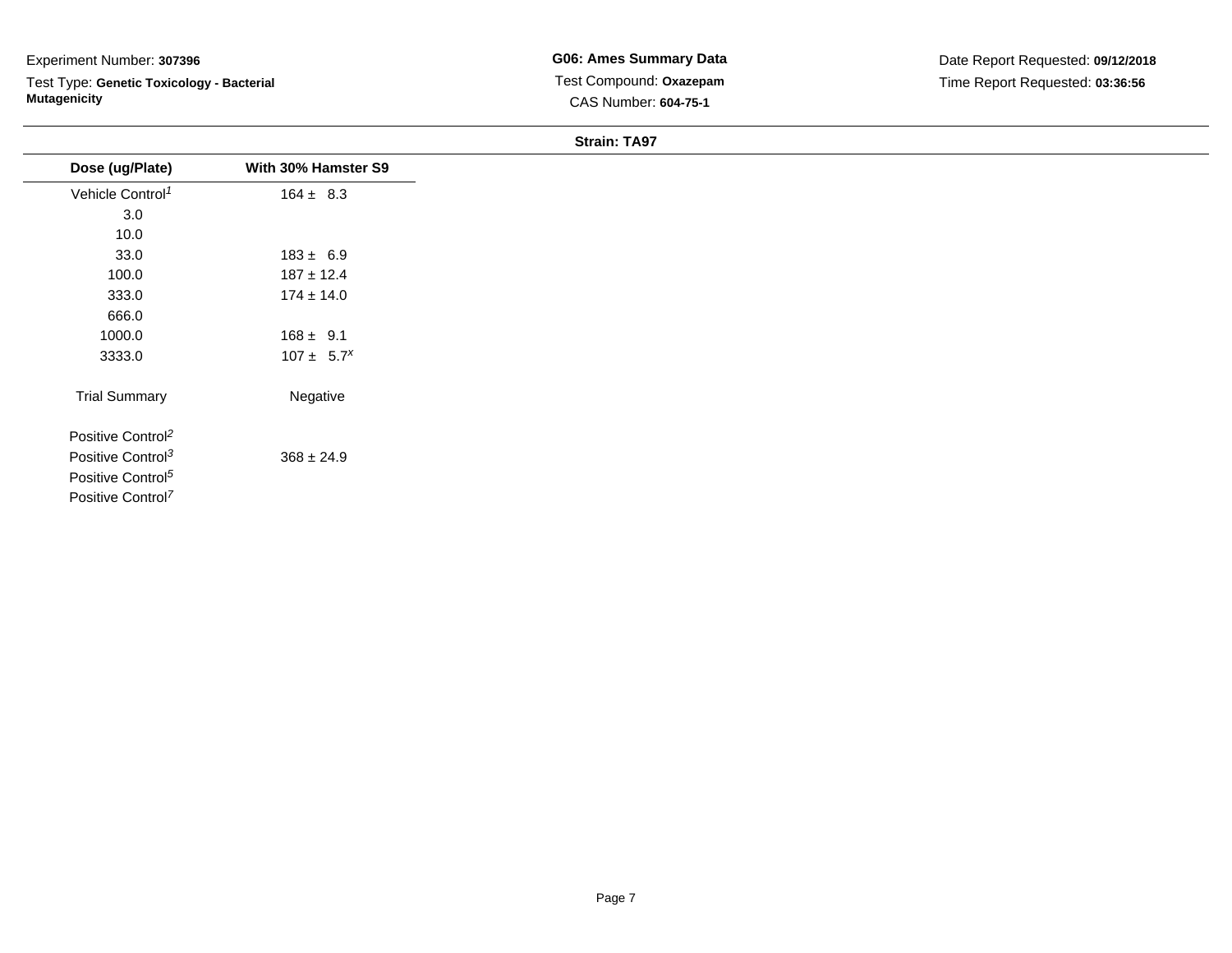Test Type: **Genetic Toxicology - Bacterial Mutagenicity**

**G06: Ames Summary Data** Test Compound: **Oxazepam**CAS Number: **604-75-1**

|                               |                   |                   | <b>Strain: TA98</b>    |                        |                     |
|-------------------------------|-------------------|-------------------|------------------------|------------------------|---------------------|
| Dose (ug/Plate)               | <b>Without S9</b> | <b>Without S9</b> | <b>With 10% Rat S9</b> | <b>With 30% Rat S9</b> | With 10% Hamster S9 |
| Vehicle Control <sup>1</sup>  | $23 \pm 1.5$      | $18 \pm 2.3$      | $19 \pm 1.5$           | $23 \pm 1.2$           | $28 \pm 2.0$        |
| 3.0                           |                   | $15 \pm 2.2$      |                        |                        |                     |
| 10.0                          | $22 \pm 1.5$      | $16 \pm 2.0$      |                        |                        |                     |
| 33.0                          | $18 \pm 0.7$      | $19 \pm 2.3$      | $24 \pm 3.0$           | $28 \pm 2.2$           | $18 \pm 0.6$        |
| 100.0                         | $21 \pm 1.8$      | $20 \pm 0.7$      | $22 \pm 3.7$           | $33 \pm 2.6$           | $21 \pm 2.1$        |
| 333.0                         | $21 \pm 2.6$      | $17 \pm 1.7$      | $23 \pm 4.6$           | $31 \pm 4.7$           | $20 \pm 0.3$        |
| 666.0                         | $9 \pm 1.0^s$     |                   |                        |                        |                     |
| 1000.0                        |                   |                   | $14 \pm 0.7$           | $23 \pm 1.7$           | $20 \pm 2.3$        |
| 1666.0                        |                   |                   | $22 \pm 3.5^p$         | $21 \pm 2.3$           | $17 \pm 0.6^p$      |
| <b>Trial Summary</b>          | Negative          | Negative          | Negative               | Negative               | Negative            |
| Positive Control <sup>2</sup> |                   |                   |                        |                        | $523 \pm 10.6$      |
| Positive Control <sup>3</sup> |                   |                   | $202 \pm 10.9$         | $104 \pm 5.9$          |                     |
| Positive Control <sup>8</sup> | $372 \pm 12.5$    | $423 \pm 27.7$    |                        |                        |                     |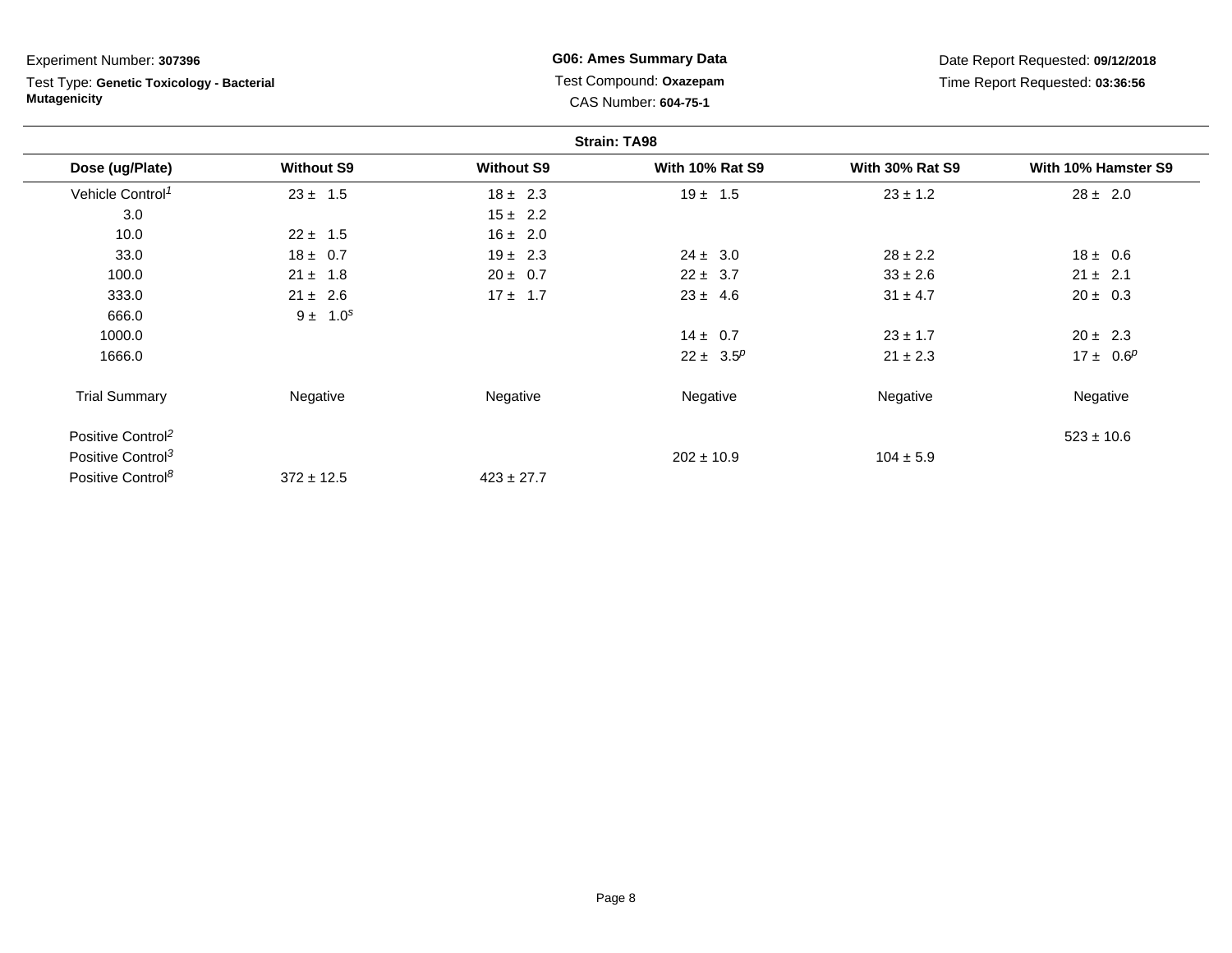Test Type: **Genetic Toxicology - Bacterial Mutagenicity**

**G06: Ames Summary Data** Test Compound: **Oxazepam**CAS Number: **604-75-1**

| Dose (ug/Plate)               | With 30% Hamster S9 |
|-------------------------------|---------------------|
| Vehicle Control <sup>1</sup>  | $19 \pm 0.9$        |
| 3.0                           |                     |
| 10.0                          |                     |
| 33.0                          | $27 \pm 4.3$        |
| 100.0                         | $27 \pm 4.1$        |
| 333.0                         | $23 \pm 3.3$        |
| 666.0                         |                     |
| 1000.0                        | $34 \pm 2.3$        |
| 1666.0                        | $27 \pm 1.5$        |
| <b>Trial Summary</b>          | Negative            |
| Positive Control <sup>2</sup> |                     |
| Positive Control <sup>3</sup> | $495 \pm 21.7$      |
| Positive Control <sup>8</sup> |                     |
|                               |                     |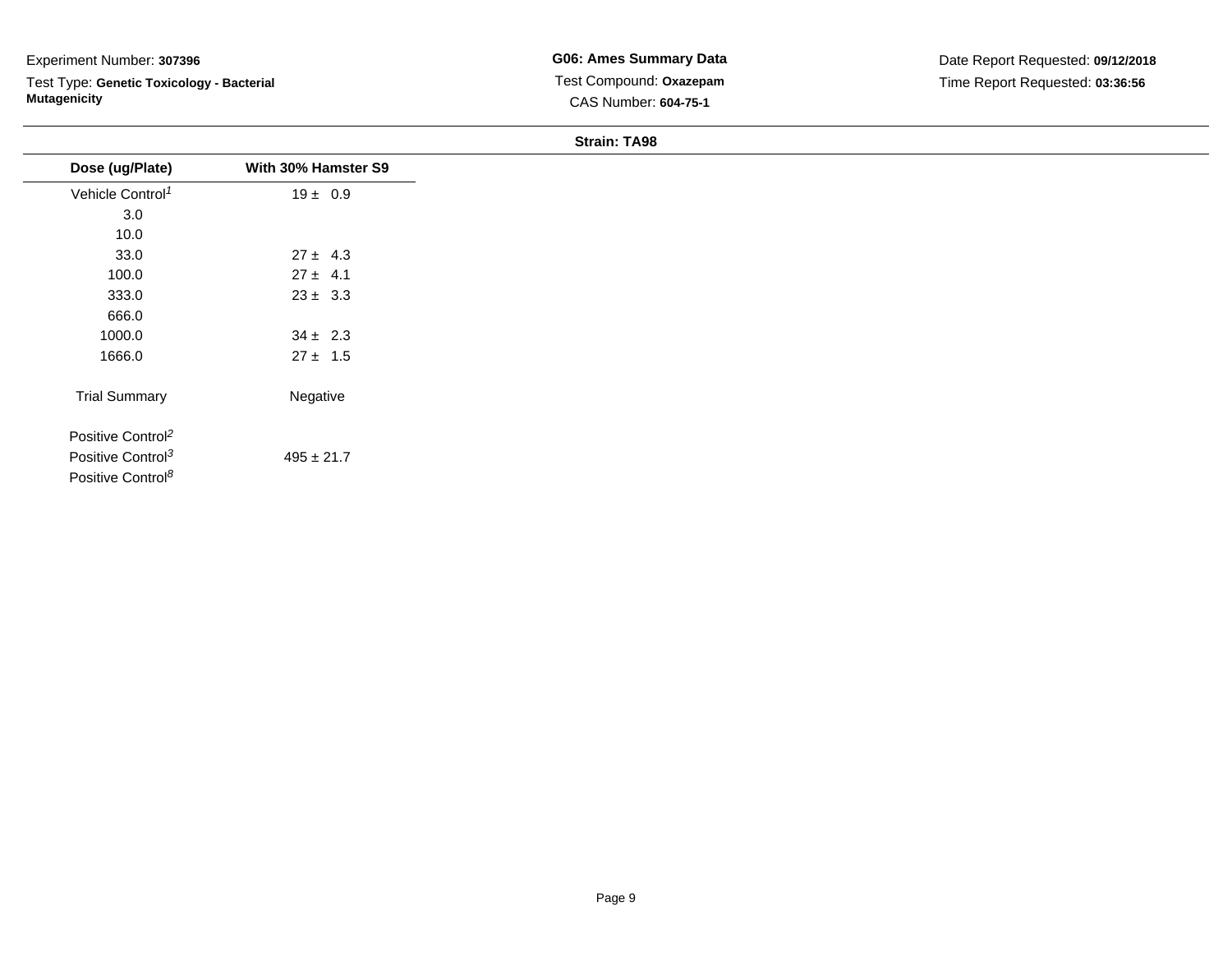Test Type: **Genetic Toxicology - Bacterial Mutagenicity**

**G06: Ames Summary Data** Test Compound: **Oxazepam**CAS Number: **604-75-1**

|                                |                   |                   | Strain: TA102          |                        |                        |
|--------------------------------|-------------------|-------------------|------------------------|------------------------|------------------------|
| Dose (ug/Plate)                | <b>Without S9</b> | <b>Without S9</b> | <b>With 10% Rat S9</b> | <b>With 30% Rat S9</b> | <b>With 30% Rat S9</b> |
| Vehicle Control <sup>1</sup>   | $287 \pm 29.8$    | $131 \pm 2.6$     | $197 \pm 11.5$         | $319 \pm 8.1$          | $443 \pm 24.8$         |
| 3.0                            |                   | $136 \pm 5.7$     |                        |                        |                        |
| 10.0                           | $290 \pm 12.5$    | $128 \pm 10.7$    |                        |                        |                        |
| 33.0                           | $303 \pm 9.0$     | $139 \pm 1.8$     | $216 \pm 9.5$          | $370 \pm 20.3$         | $403 \pm 17.1$         |
| 100.0                          | $307 \pm 12.3$    | $130 \pm 8.3$     | $208 \pm 6.4$          | $416 \pm 14.3$         | $436 \pm 38.4$         |
| 333.0                          | $264 \pm 16.4$    | $43 \pm 3.9^s$    | $204 \pm 14.3$         | $323 \pm 17.7$         | $413 \pm 22.0$         |
| 666.0                          | $71 \pm 35.4^s$   |                   |                        |                        |                        |
| 1000.0                         |                   |                   | $166 \pm 28.6$         | $293 \pm 12.3$         | $375 \pm 19.9$         |
| 1666.0                         |                   |                   | $34 \pm 34.0^x$        |                        |                        |
| 3333.0                         |                   |                   |                        | $169 \pm 12.5^{x}$     | $133 \pm 17.3^{x}$     |
| <b>Trial Summary</b>           | Negative          | Negative          | Negative               | Equivocal              | Negative               |
| Positive Control <sup>9</sup>  | $1433 \pm 26.6$   | $676 \pm 9.5$     |                        |                        |                        |
| Positive Control <sup>10</sup> |                   |                   | $1291 \pm 49.3$        | $2633 \pm 58.1$        | $1104 \pm 125.0$       |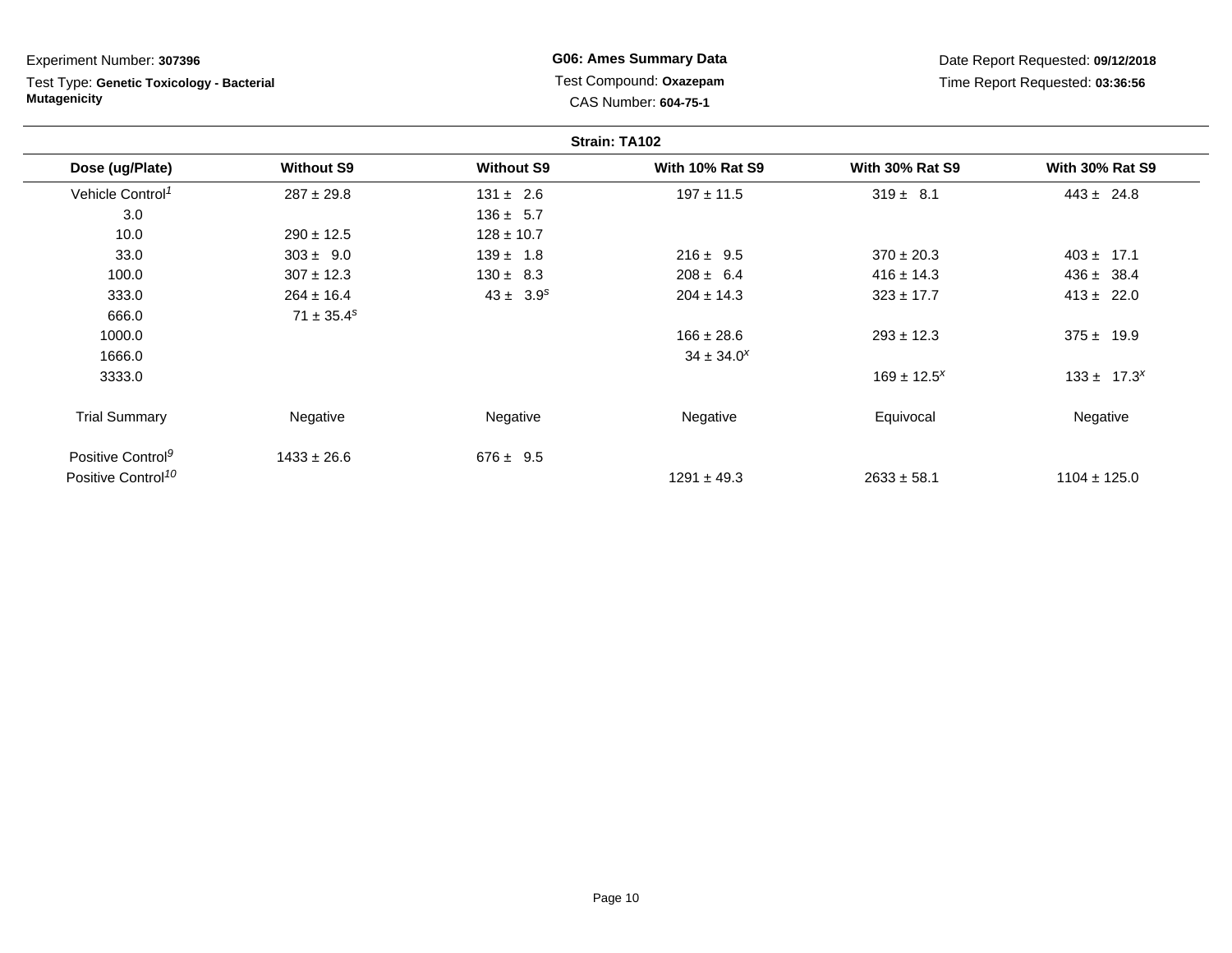# Test Type: **Genetic Toxicology - Bacterial Mutagenicity**

**G06: Ames Summary Data** Test Compound: **Oxazepam**CAS Number: **604-75-1**

|                               |                     | Strain: TA102       |
|-------------------------------|---------------------|---------------------|
| Dose (ug/Plate)               | With 10% Hamster S9 | With 30% Hamster S9 |
| Vehicle Control <sup>1</sup>  | $213 \pm 5.7$       | $341 \pm 23.3$      |
| 3.0                           |                     |                     |
| 10.0                          |                     |                     |
| 33.0                          | $223 \pm 15.0$      | $295 \pm 8.1$       |
| 100.0                         | $196 \pm 10.0$      | $340 \pm 24.6$      |
| 333.0                         | $170 \pm 2.7$       | $358 \pm 25.0$      |
| 666.0                         |                     |                     |
| 1000.0                        | $155 \pm 12.4$      | $318 \pm 1.3$       |
| 1666.0                        | $103 \pm 21.5^{x}$  |                     |
| 3333.0                        |                     | $172 \pm 1.2^x$     |
| <b>Trial Summary</b>          | Negative            | Negative            |
| Positive Control <sup>9</sup> |                     |                     |

Positive Control<sup>10</sup>  $879 \pm 17.9$  $2127 \pm 104.3$